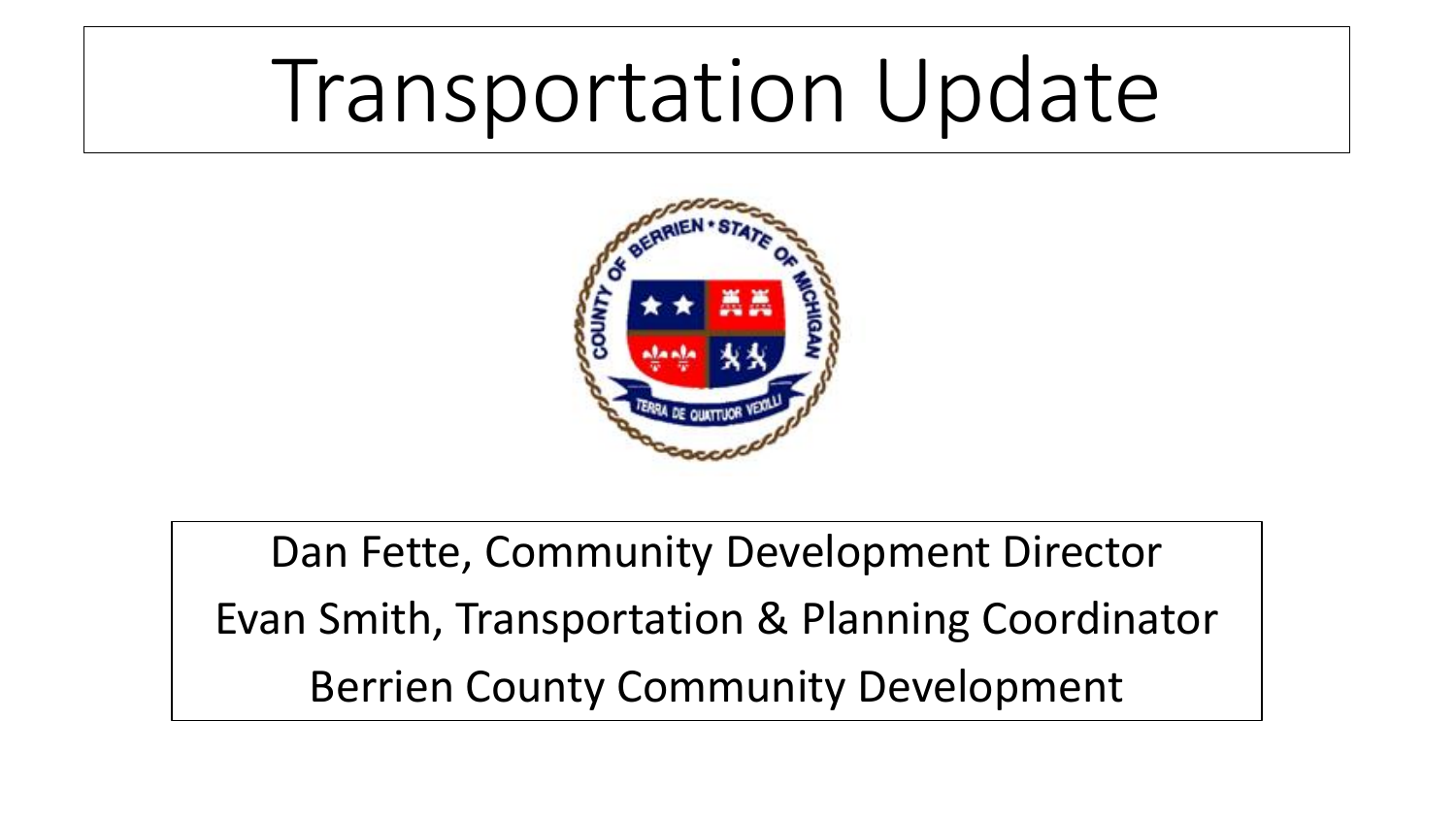# Presentation Agenda

# Recent Program Developments

- Service Overview
- Financial & Operating Trends
- Resolution F2202181
- Questions?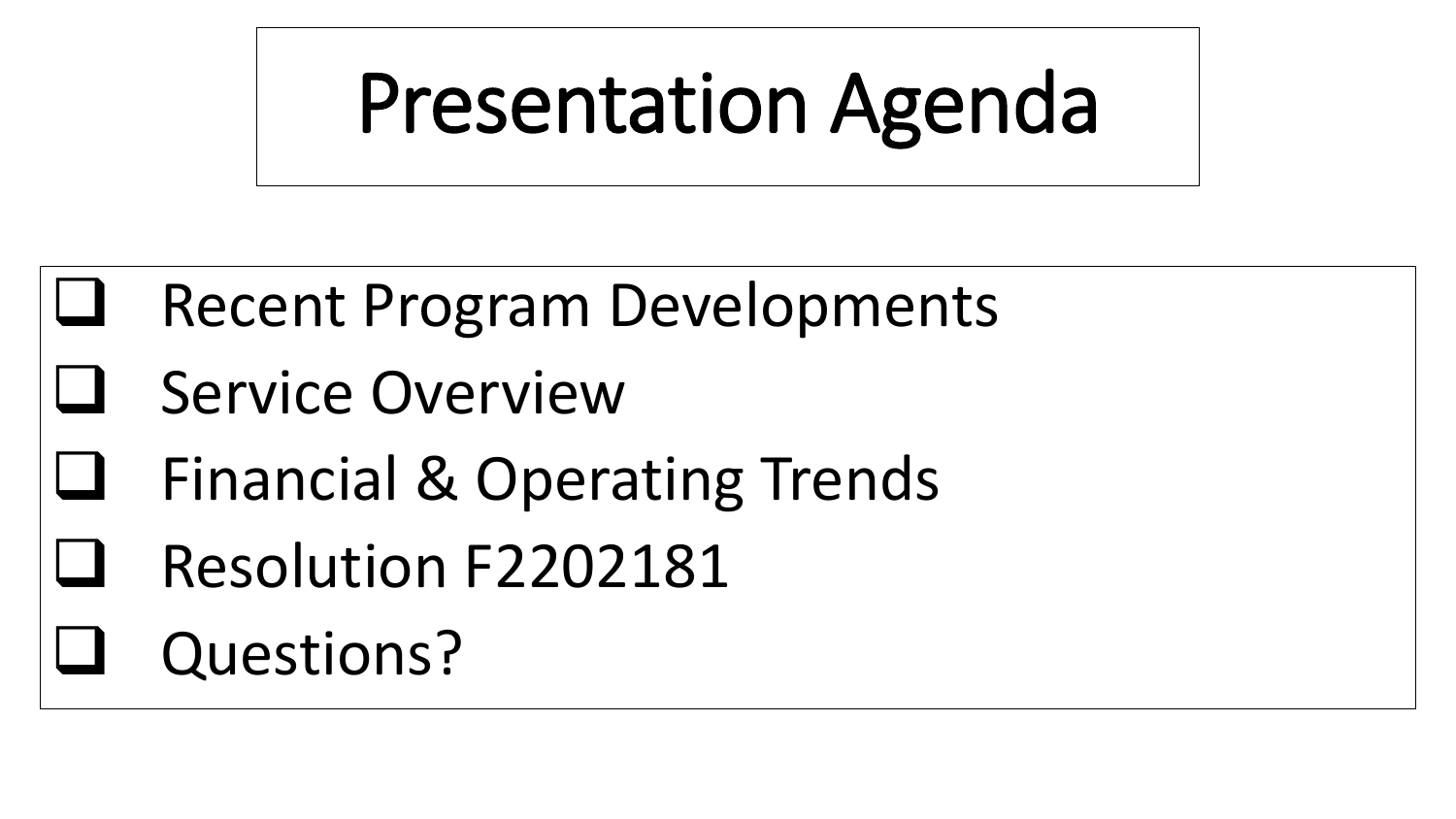# Berrien Bus – Current Situation

Over the course of 2021, Berrien Bus adopted new employment practices and migrated to a largely contract based service (similar to its first two decades of operations). This, along with sustained increases in Federal Operating and Capital funding, has eliminated operating losses. The program is no longer facing financial difficulty. We intend to use this added "runway" to continue work with the BCAT and other local partners to assess the state of transportation services countywide and find the best use of available resources.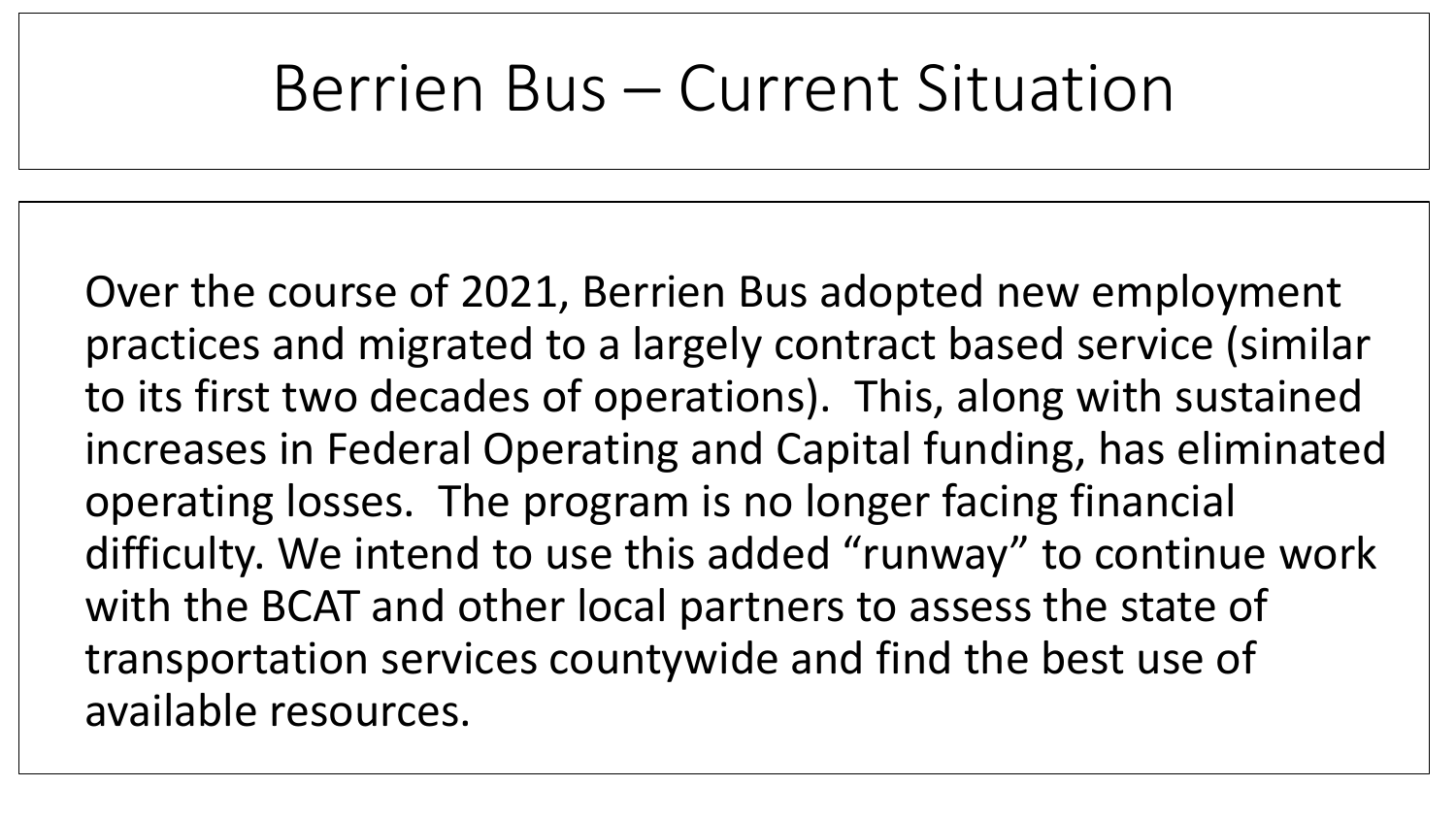# Berrien Bus Timeline of Events 2019 - 2021

### July 2020

• Berrien County assumes direct operation of Berrien Bus and Buchanan Dial-A-Ride programs, utilizing temporary status Berrien County employees after third party contractor, TMI, ceases operations.

#### November 2020

• BOC passes Resolution F2011365, approving the 2021 Budget, including the extension of temporary status County employment for Berrien Bus staff with a contingency in place should the need for these employees to become reclassified arises (over 1,000 hours in 2021).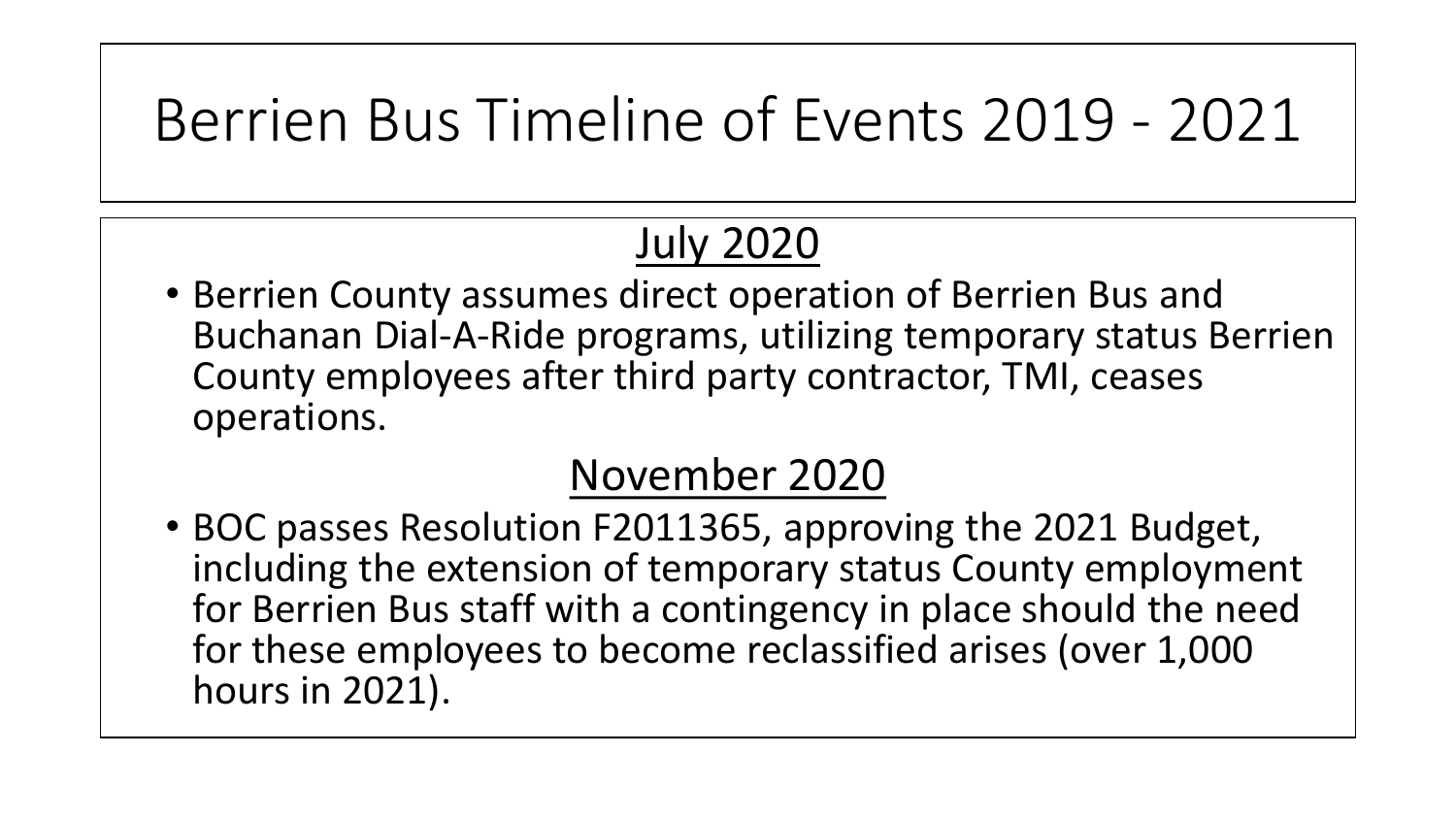# Berrien Bus Timeline of Events 2019 - 2022

### July 2021

• BOC passes Resolution F2105226, approving an agreement between Berrien County and Berrien RESA transferring the employment of Berrien Bus staff from Berrien County to Berrien RESA.

#### October 2021

• Following months of coordination between Berrien County staff and leadership from Buchanan, Niles and MDOT… Berrien County transfers the operation of Buchanan Dial-A-Ride to the City of Niles.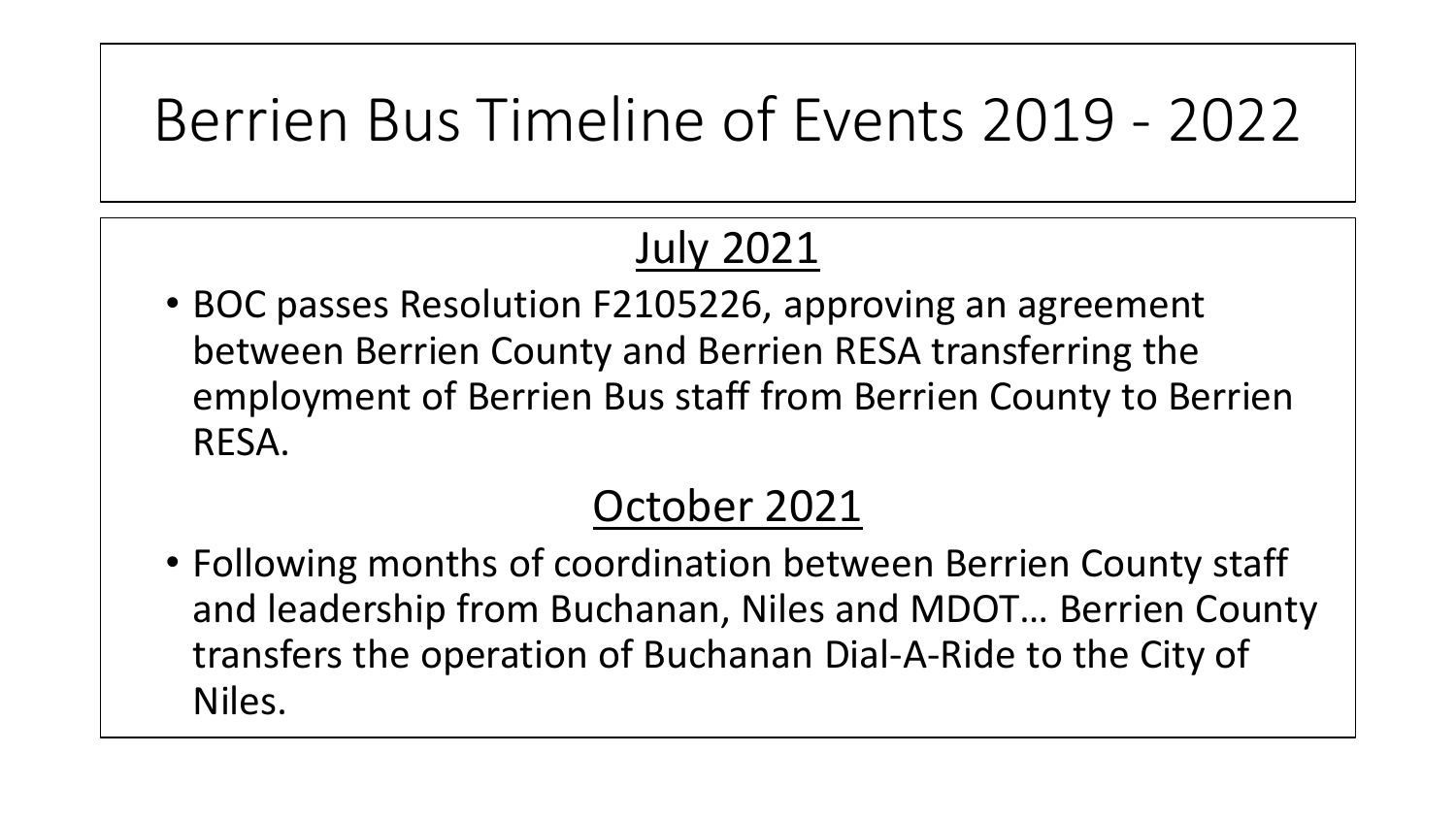## Berrien Bus Timeline of Events 2019 - 2022

## Ongoing…

- County staff has met with the Strategic Leadership Council along with the Best Practices committee to discuss potential municipal partnerships for general public service. At this time, the only municipalities that have expressed interest in funding general community-based transit service are located within TCATA's service area.
- County staff has also been working with representatives from the City of Niles, MDOT, Berrien RESA and Berrien Springs public schools regarding potential shared facility projects.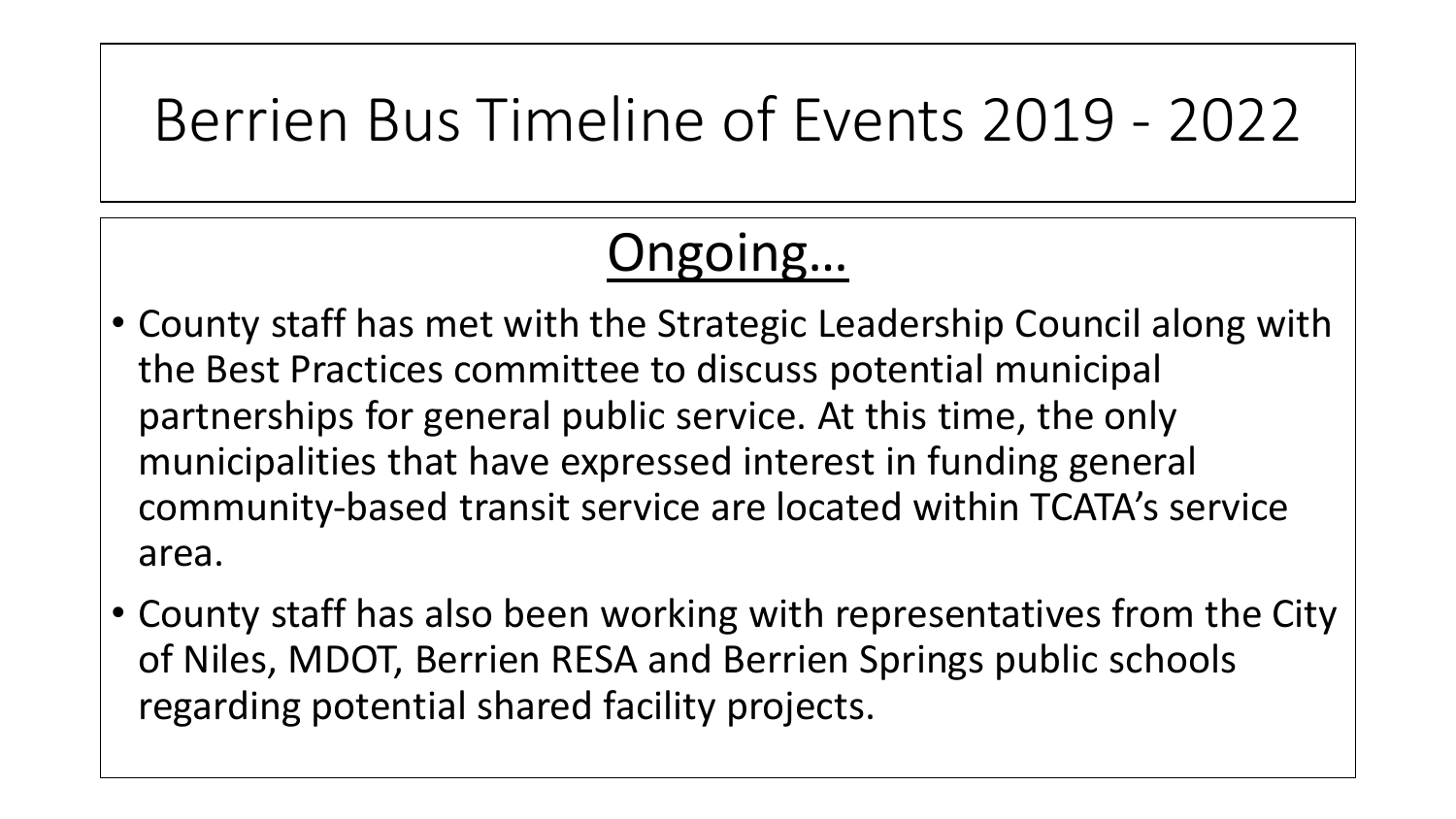## Berrien Bus Service Overview

Berrien Bus Program operates two distinct type of service:

#### **Contract Service:**

Berrien County partners with local human service agencies who purchase service from Berrien Bus at a per vehicle hour rate. This is what the program was founded on and is the local revenue producer for the program.

#### **General Public Service:**

Berrien Bus provides limited service countywide that is open to the general public. This service has historically been tied to contract routes as to avoid operating losses due to the lack of dedicated local funding for the program. This is the service that causes the annual operating losses that are reconciled using Berrien Bus program fund balance.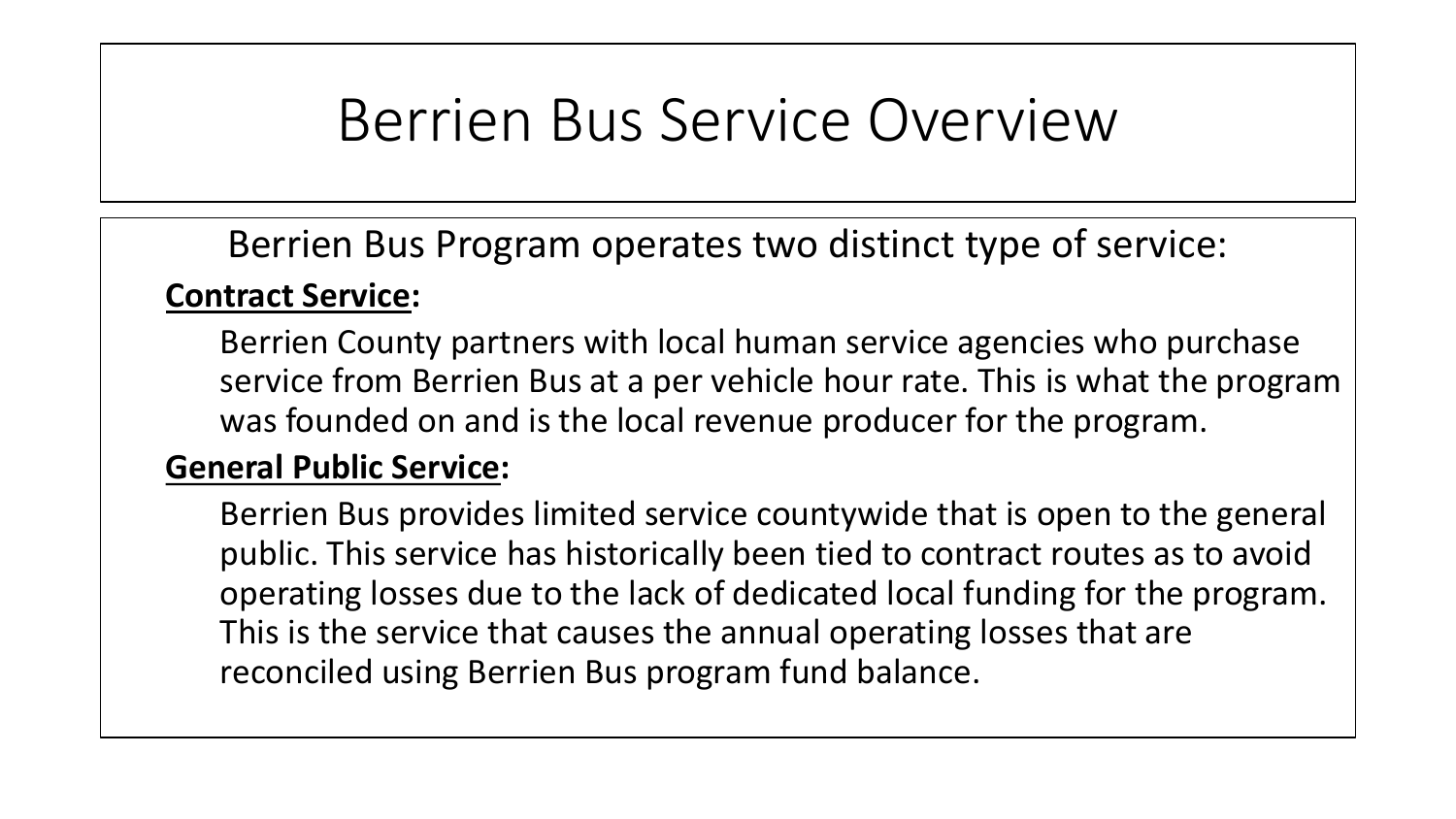# Berrien Bus Partners: Career Technical Education



- Blossomland Learning Center "Off Site" Program
- •Disability Network of SW Michigan "Project Search"
- Berrien RESA "CTE" Program
- MI DHHS/DNR Warren Dunes Summer Program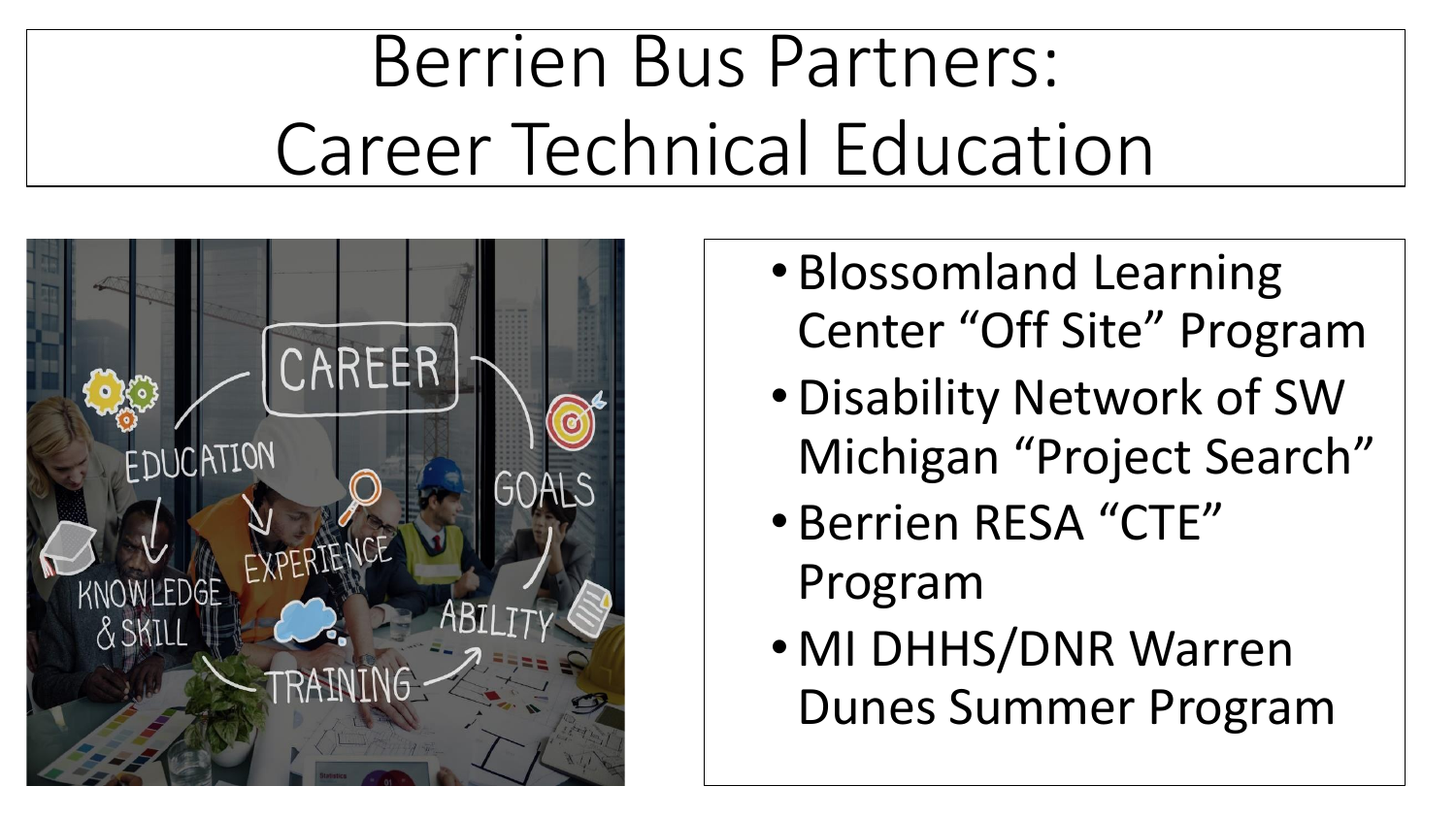# Berrien Bus Partners: Non-Emergency Medical Transportation



- Area Agency on Aging
- Senior Centers
- MI DHHS
- Assisted Living Facilities
- Riverwood Center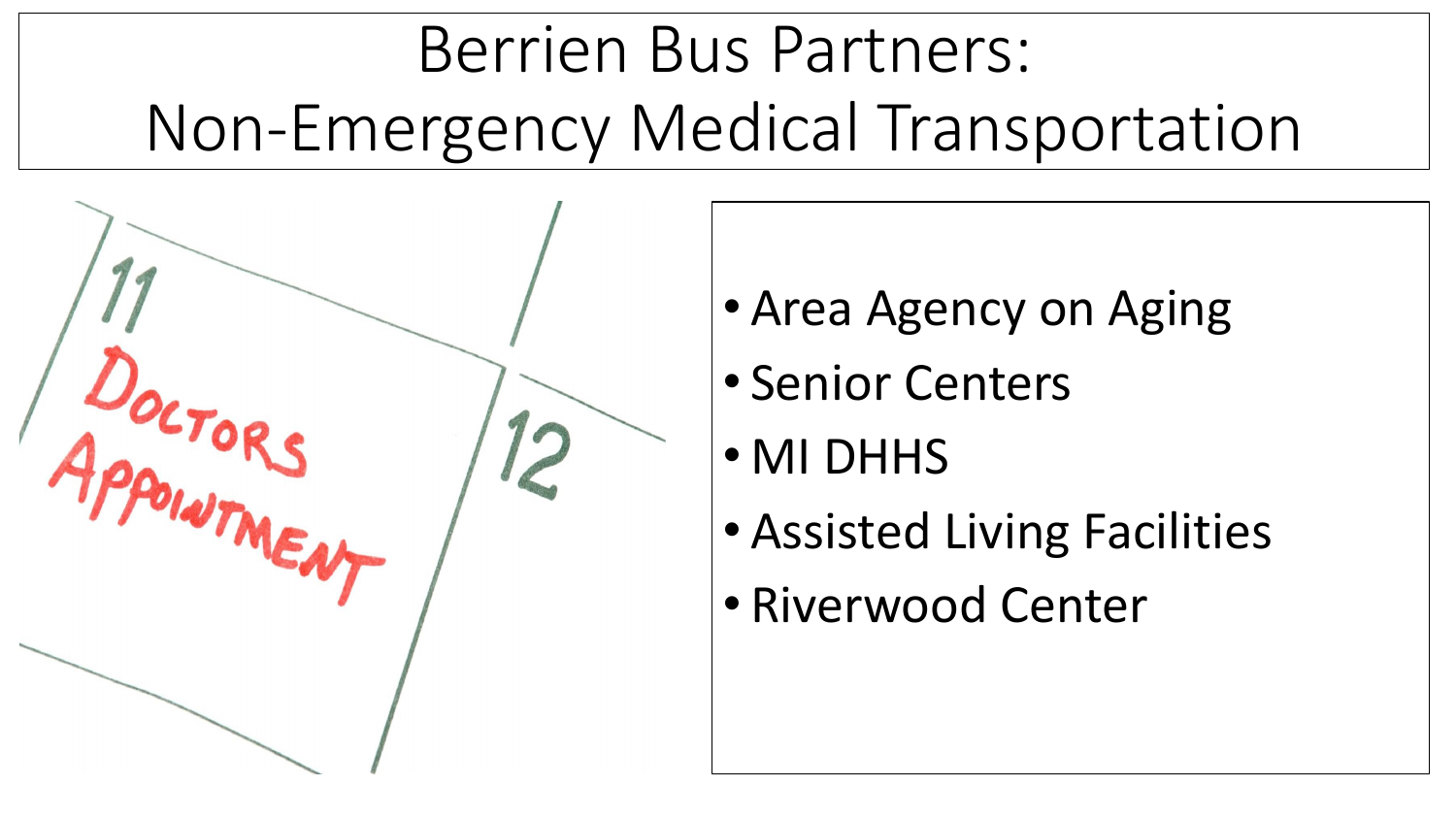# Berrien Bus Financial & Operating Trends

#### FTA Rural Transportation Operating Program (5311):

With the passing of the CARES and ARRP funding packages, rural transportation providers have seen a significant (100%) increase in reimbursement percentage under the Federal Rural Operating Program (5311).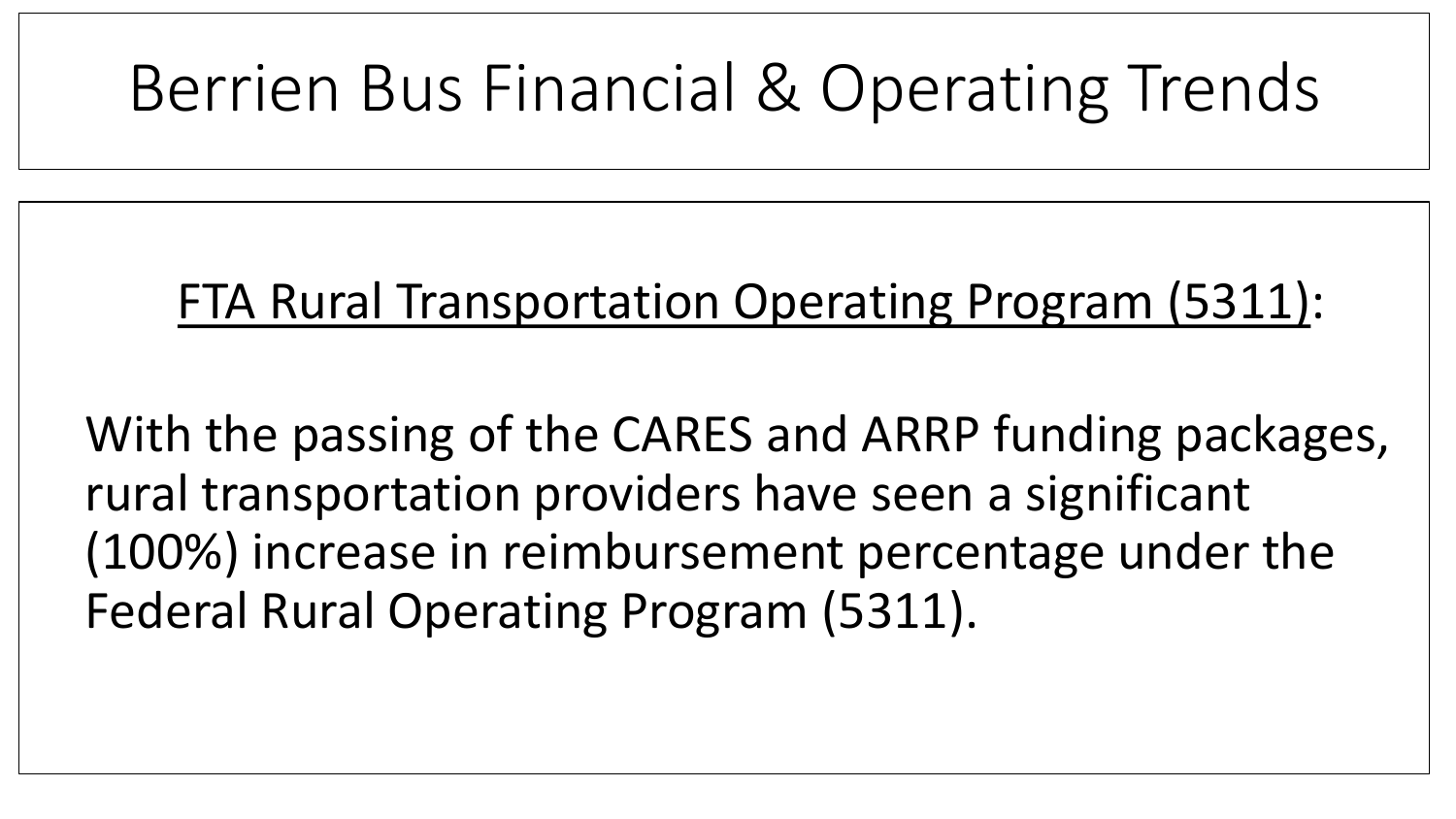# Berrien Bus Financial & Operating Trends

### Infrastructure Investment and Jobs Act (IIJA):

The recently passed IIJA contains historic levels of federal transportation funding. Based on the initial estimates released by the Community Transportation Association of America (CTAA), the Section 5311 Rural Operating authorization (currently \$673 million) is expected to grow to \$875 million in FY 2022, increasing steadily to \$960 million in FY 2026. Assuming the State is able to provide the required matching dollars to capture the full amount of Federal operating formula funds, we anticipate a prolonged increase to our Federal operating reimbursement percentage through FY 2026.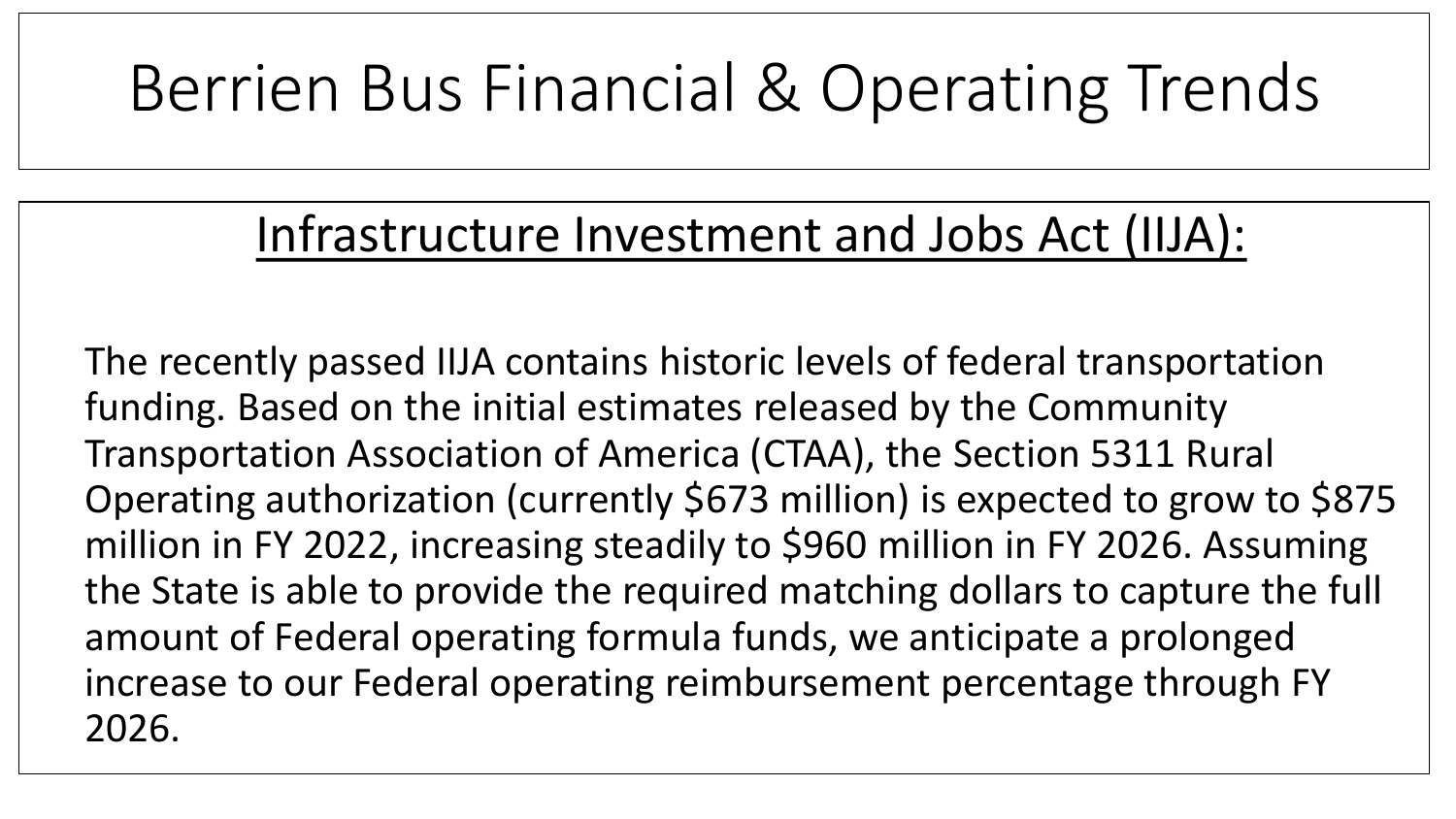

FY 16 FY 17 FY 18 FY 19 FY 20 FY 21 FY 22 FY 23

45%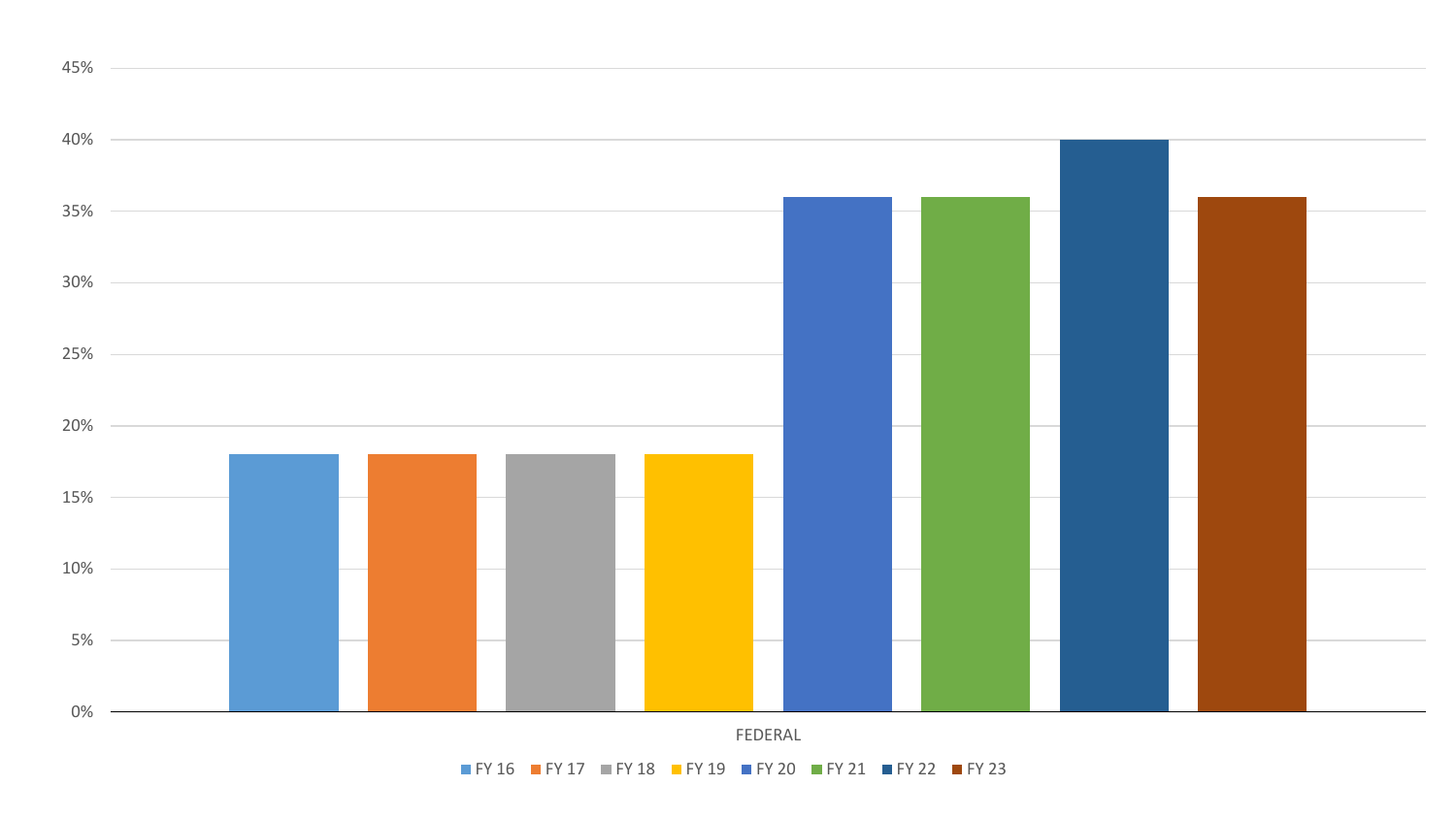#### BERRIEN BUS FUND BALANCE TREND



BERRIEN BUS PROGRAM FUND BALANCE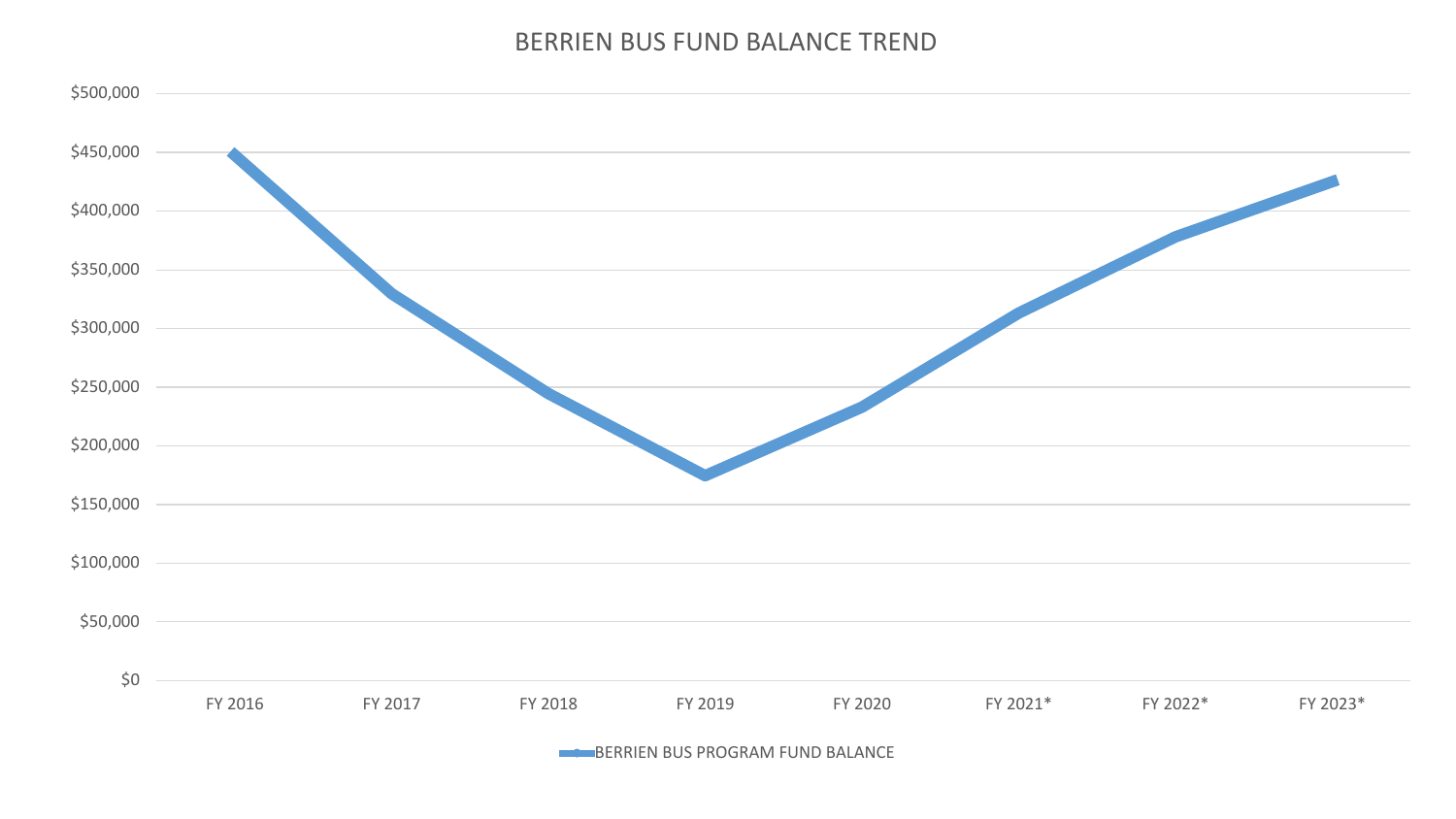# Berrien Bus Financial & Operating Trends

### Vehicle Hours and Ridership:

There has been a steep decline in program ridership since Q3 of FY 2020 due to the impact of Covid-19. Demand began trending upward in FY22 Q1 but a number of our program partners have experienced recent disruptions due to quarantines and staffing shortages. However, we believe this is a passing occurrence and our operating hours should rise throughout FY 2022 to normal levels (14,500 vehicle hours)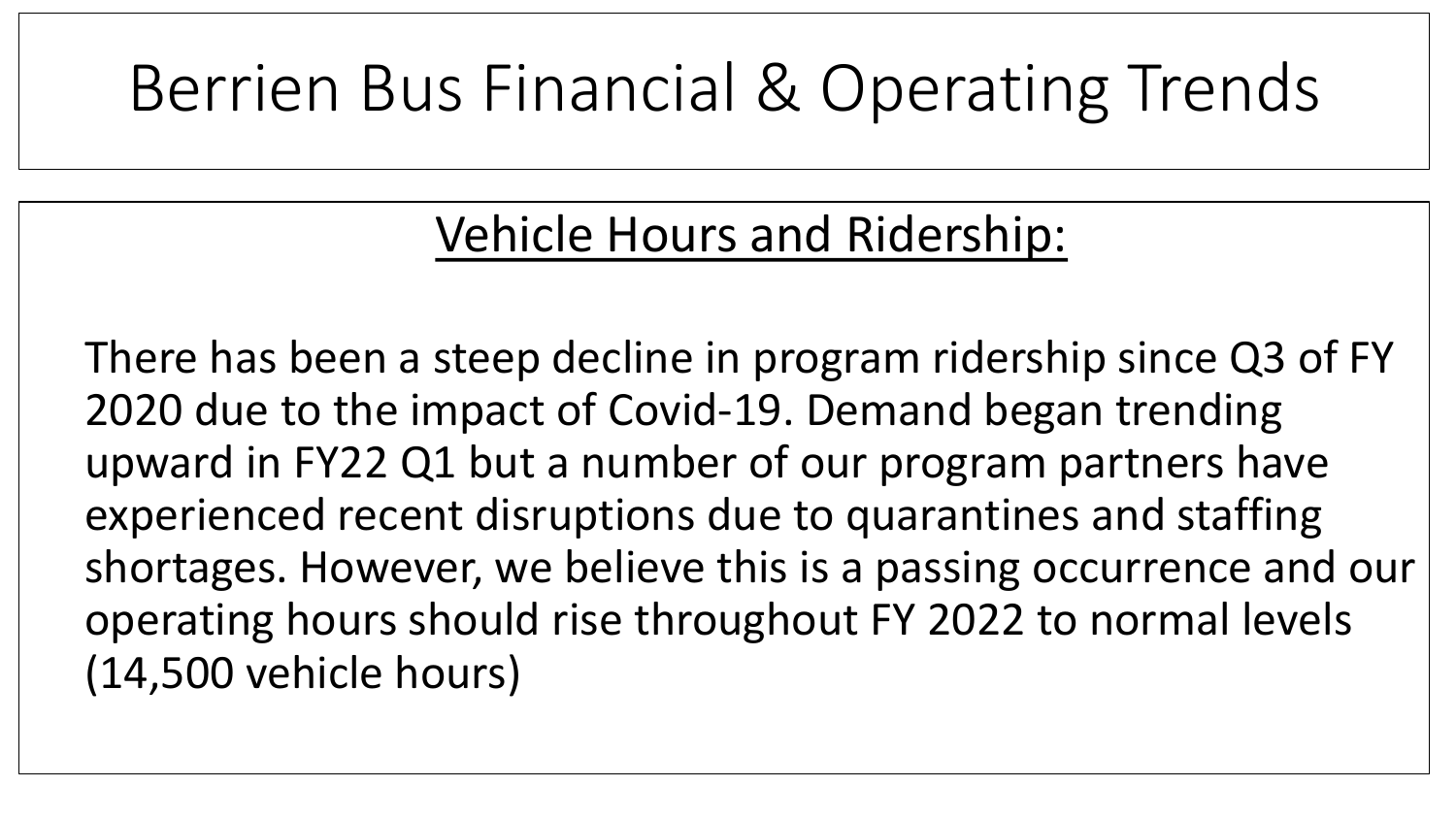#### BERRIEN BUS VEHICLE HOURS



FY 2019 FY 2020 FY 2021 FY 2022\* FY 2023\*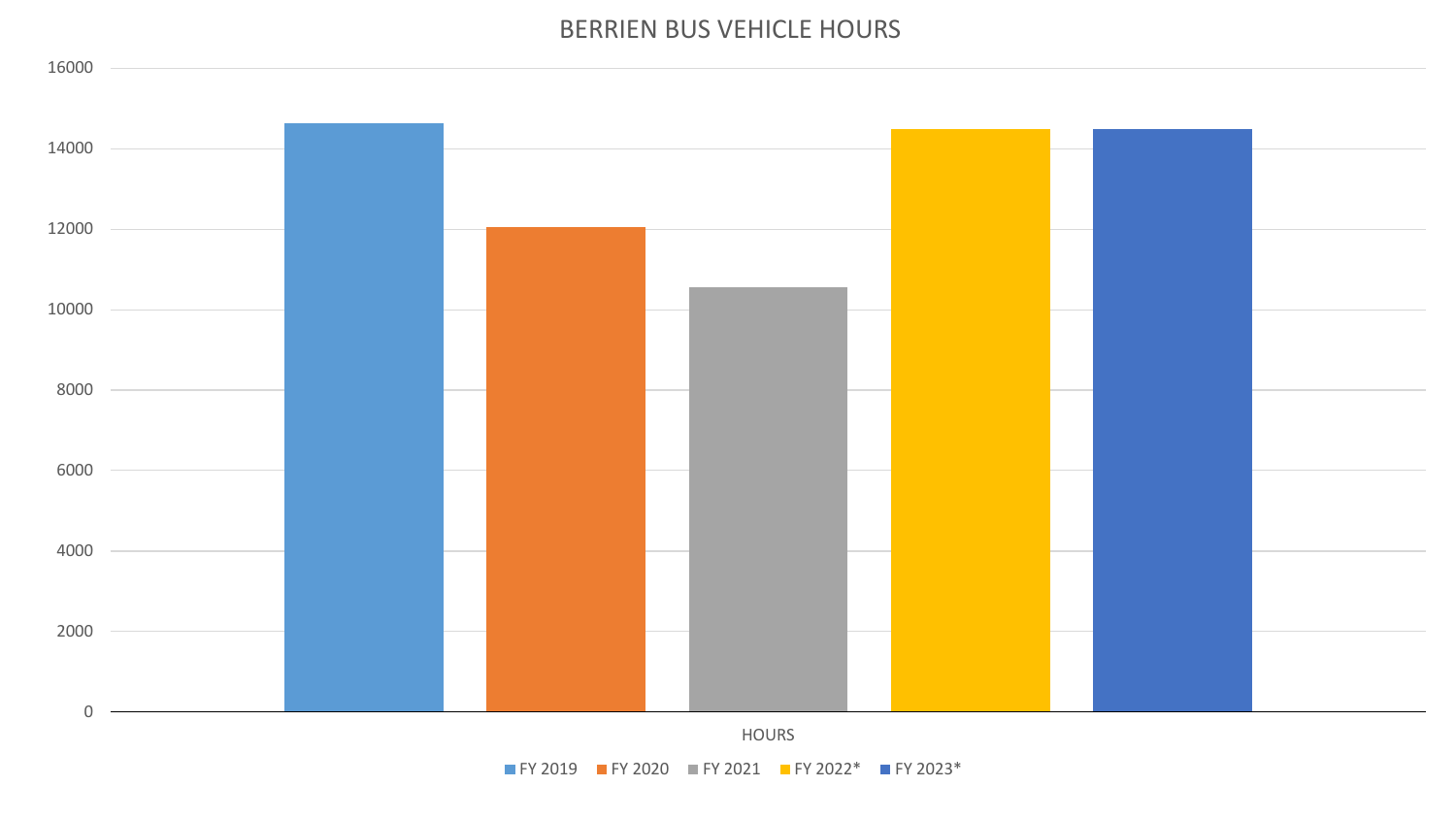#### BERRIEN BUS RIDERSHIP



FY 2019 FY 2020 FY 2021 FY 2022\* FY 2023\*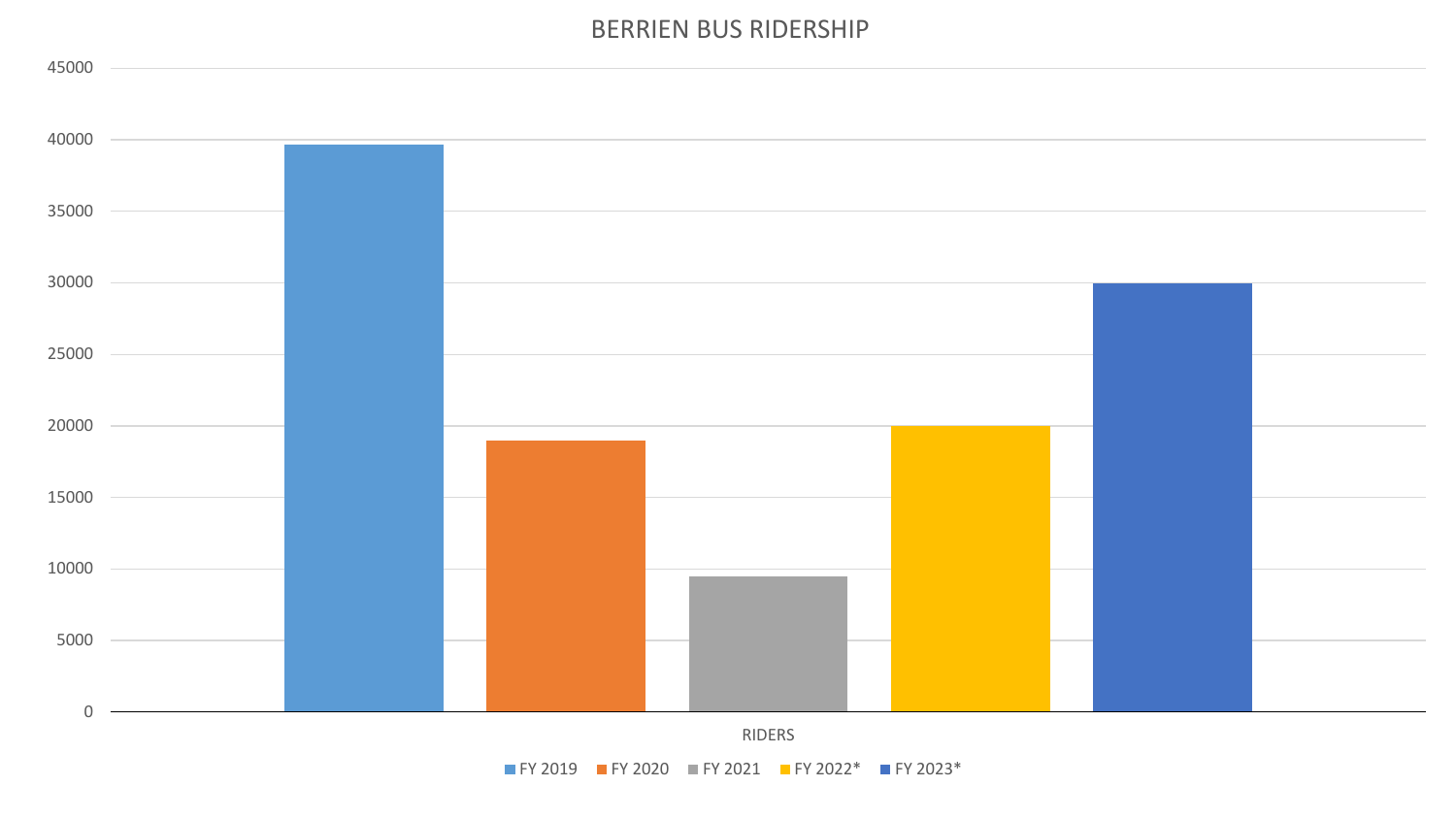# Berrien Bus Capital Improvement Plan

Abonmarche is completing the Berrien County Facility Assessment which will include the Berrien Bus facility. We expect this assessment will indicate that the facility is in very poor condition and in need of capital investment. We are exploring potential facility partnerships with Berrien RESA, Berrien Springs Public Schools and the City of Niles to potentially share transportation facilities. With the passage of the IIJA, there will be capital program funding available.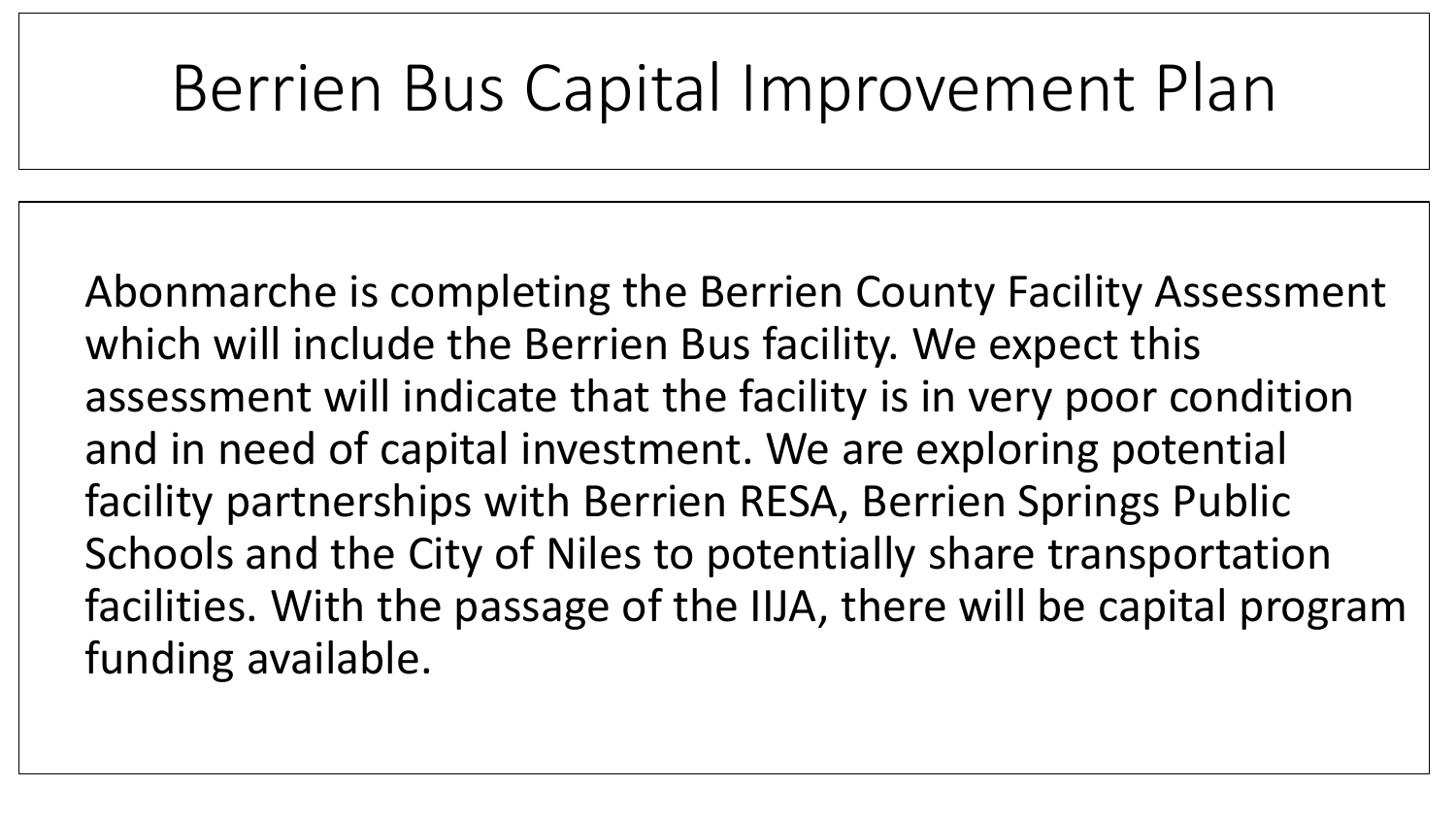# Resolution F2201181

- FY 2023 MDOT Resolution of Intent
	- Each year all recipients of State and Federal transportation funding via MDOT are required to submit a funding application.
	- The BOC role in this application is to approve a resolution of intent authorizing staff to submit the application for funding.
	- Finance has reviewed and approved Resolution F2201181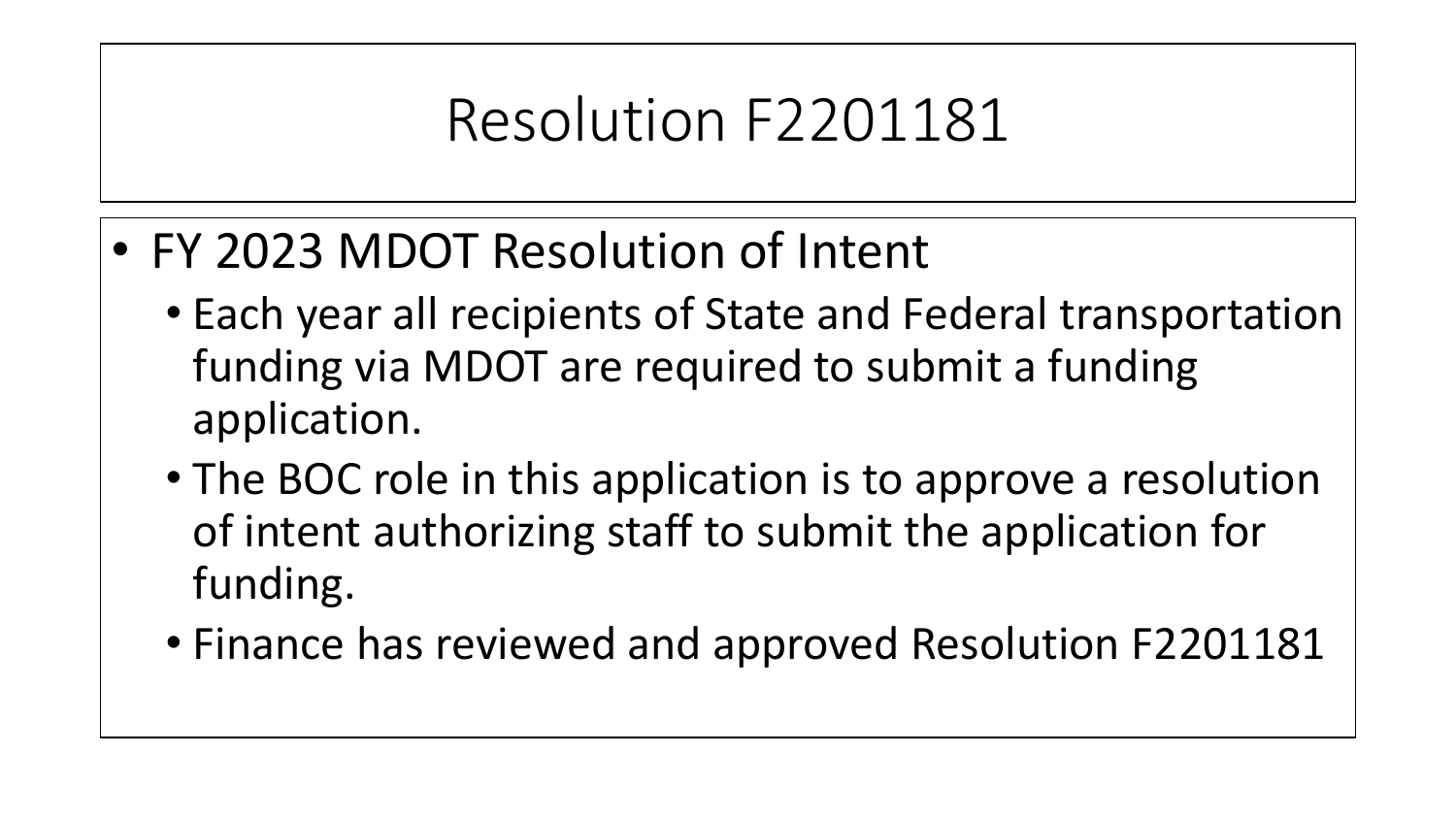## Resolution F2201181

### FY 2023 MDOT Resolution of Intent:

#### OPERATING:

- TOTAL ESTIMATED REVENUE: \$955,322
- TOTAL ESTIMATED EXPENSE: \$915,000

#### CAPITAL:

\$70,000 in CMAQ funds to purchase one replacement accessible van